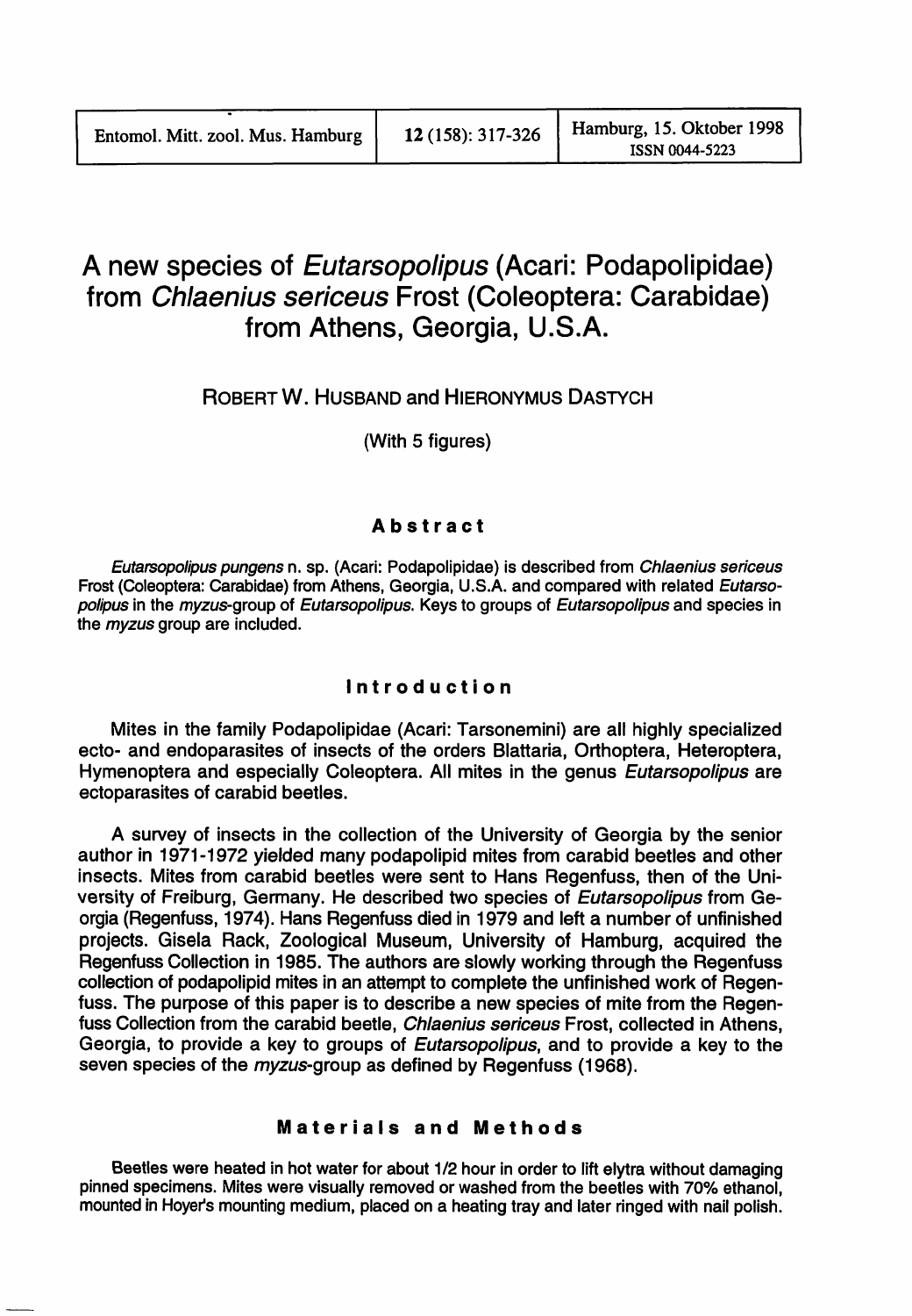

Figs 1-2. E. pungens sp. n.: 1 - adult female; ventral and dorsal aspects; 2 (A-D): A dorsal aspect of leg I; 8 - ventral aspect of leg 11; C - coxa III with setae 3a, 3b; D - opisthosoma with seta  $h_t$ .

-Recently, mites were remounted in Hoyer's medium, heated again and ringed with Glyptal electrical insulating paint. Measurements were taken with the aid of a Zeiss phase contrast microscope with a drawing tube and stage micrometer. All measurements are in micrometers. Setae no longer than the diameter of their setal sockets are listed as microsetae (m). Often long setae are obscured, bent, broken or at an angle which makes measurement difficult. Setae are at least as long as indicated. Terminology is based on Lindquist (1986).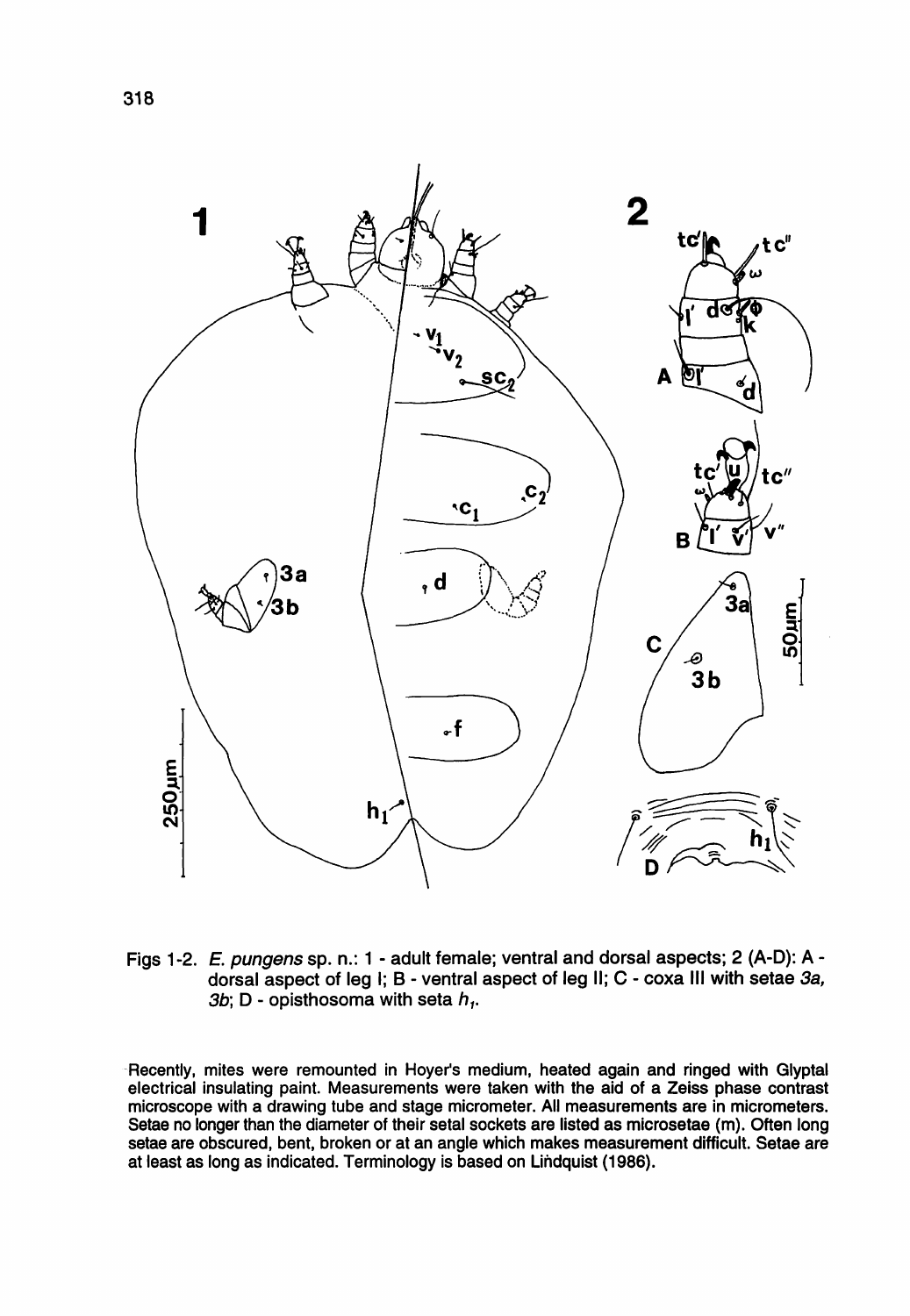Type material is deposited in the Zoological Museum Hamburg (ZMH), in the collection of the senior author, Adrian (RWH) and in the U. S. National Museum Washington, D.C. (USNM).

#### Systematics

#### Family Podapolipidae Ewing, 1922 Genus Eutarsopolipus Berlese, 1913

## Eutarsopolipus pungens sp. n. (Figs 1-5)

TYPE DATA: <sup>H</sup> <sup>0</sup> lot Y<sup>p</sup> e: female, <sup>18</sup> May 1939, collected by J.R. Goviner at Athens, Clark Co., Georgia, U.S.A., from Chlaenius sericeus Frost (Coleoptera: Carabidae). Deposited in ZMH, Reg. No. A30/1985-440.

Par a t y pes: allotype male, same data as holotype: ZMH Reg. No. A30/1985-445, deoposited in ZMH. Moreover, 4 females, 5 males, 14 larval females, 4 eggs; 1 female, 1 male and 1 larva deposited in the USNM; 2 females, 1 male and 3 larvae deposited in the collection of RWH; balance of specimens deposited in ZMH (ZMH Reg. No. A30/1985: 14 slides with No. 429-432, 434-437, 439, 441-442, 445-447, moreover,S slides with ZMH No. A40/98).

 $E$ TYMOLOGY. The word *pungens*  $(=$  piercing, biting, pungent) is a present participle of the Latin *pungere*  $(=$  to sting, to prick). The name was chosen by the late Dr. H. Regenfuss.

DIAGNOSIS: *Eutarsopolipus pungens* sp. n. is easily distinguished from other members of the myzus-group of Eutarsopolipus by long cheliceral stylets in all stages. Adult females have stylets longer than 85 µm compared to stylets of less than 50 in six other species. Most males have stylets 40 um in length compared to stylets of less than 25 in other species. Larval females have stylets longer than 55 compared to stylets of less than 40 in other species.

DESCRIPTION: ADULT FEMALE (Figs 1,2). Gnathosoma length 80-108, width 86-92. Cheliceral stylet length 87-138. Palp length 20-30; pharynx width 25-28, dorsal gnathosomal seta 29, ventral seta 10-13, distance between ventral setae 29-39. Stigmata prominent, at posterolateral margin of gnathosoma.

Idiosoma; length 425-1100, width 387-910. Prodorsal plate wider than long, setae  $v_1$  5-8,  $v_2$  14-19,  $sc_2$  92-98. Distance between setae  $v_1$ , 70-81;  $v_2$  near a line connecting  $v_1$  and  $s c_2$  Plate C length 56, width 500, setae  $c_1$  9,  $c_2$  10-11, seta d 8. Plate EF length 95-125, width 230-312, seta f9-10. Venter with apodemes 1 moderately developed, meeting sternal apodeme medially. Coxal setae thin, 1a 3-7, 2a 3-7, 3a 8-10, 3b 7-8. Distance between setae 1a 52-72, distance between setae 2a 70-93, distance between setae 3a and 3b 36-38. Setae  $h_1$  30, no setae  $h_2$ . Legs: leg setation as in Table 1. Ambulacrum I, II, III with prominent claws. Femur I seta  $\overline{l}$  18-21. Single tarsus I spine, 2 terminal spines on each of tarsi II, III. Tarsus I solenidion  $\omega$  5-6. Tibia I solenidion  $\phi$ 7-10. Seta *k2-5.* Setae dtibia I 58, tibia 1112, tibia III 30.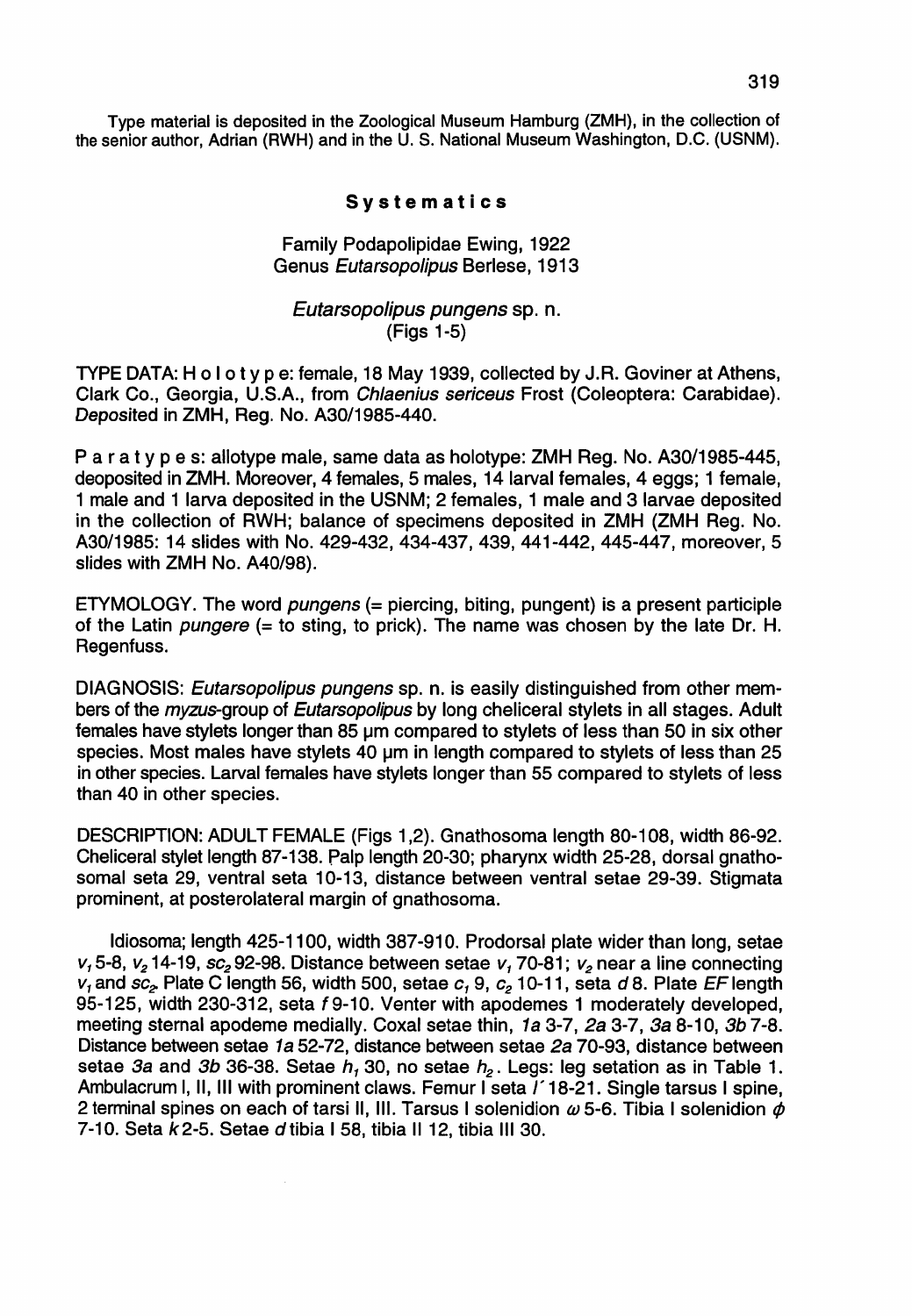

Figs 3-4. E. pungens sp. n.: 3 - male, ventral and dorsal aspects; 4 - larval female, ventral and dorsal aspects.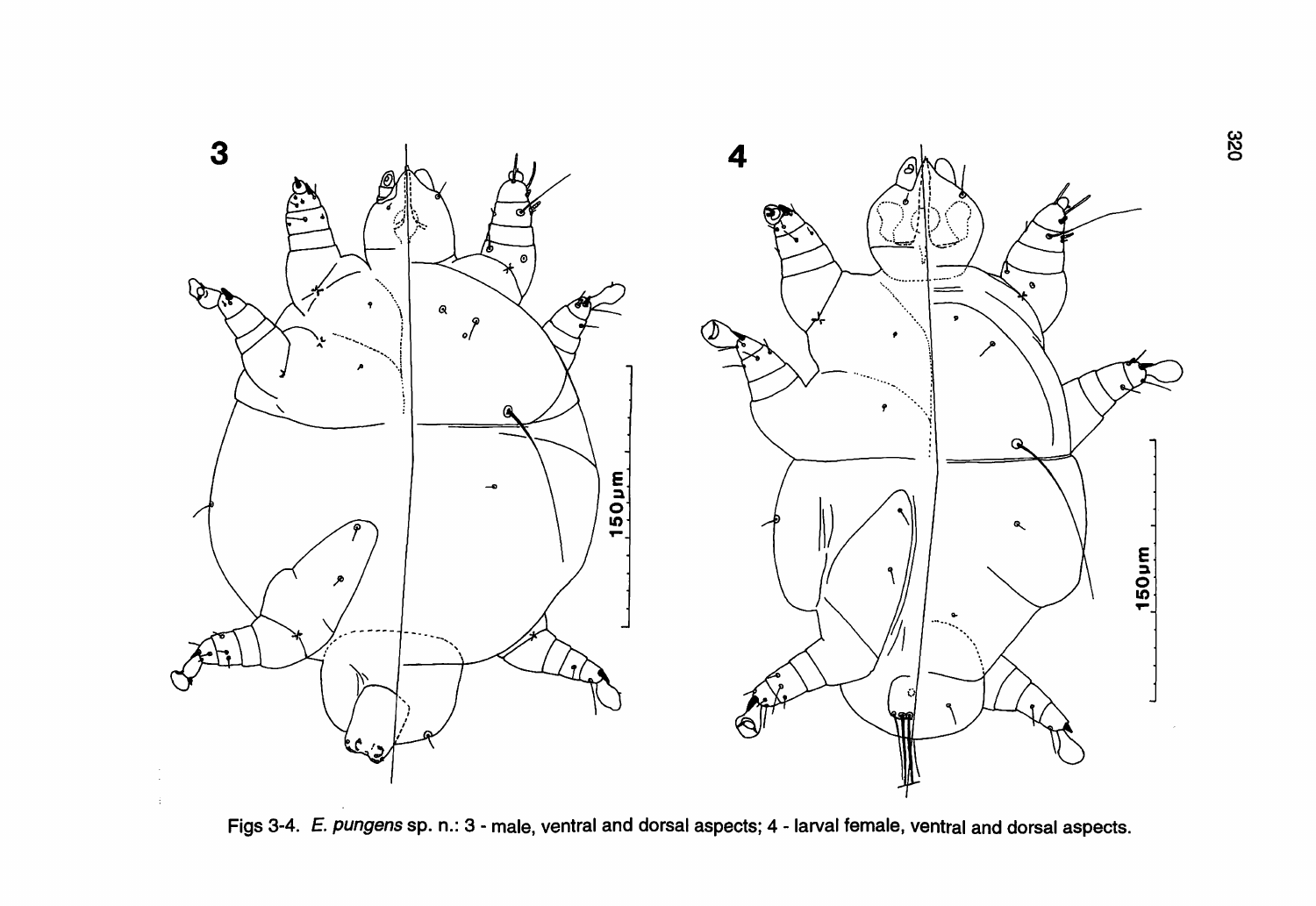MALE (Figs 3,5). Gnathosoma length 52-55, width 49-52. Cheliceral stylet length 38- 42, palp length 12-16; pharynx width 13-15, dorsal gnathosomal seta 11-13, ventral seta 3, distance between ventral setae 20-21. Idiosoma; length 270-278, width 198- 248. Prodorsal plate setae v<sub>1</sub> 2-7, v<sub>2</sub> 11-12, sc<sub>2</sub> 84-90. Setae c<sub>1</sub> 7-9, c<sub>2</sub>, 7-10, d 7-8. Short setae  $h_i$ , evident in some specimens. Venter with apodemes 1 and 2 moderately developed, meeting sternal apodeme medially. Coxal setae thin, 1a 2, 2a 2-3. Coxal setae 3a, 3b daggerlike, 3a 8, 3b 5-6. Legs: leg setation as in Table 1. Ambulacrum I with one claw, ambulacra 11, III with short thick claws. Single tarsus I spine, 2 terminal spines on each of tarsi II, III. Tarsus I solenidion  $\omega$  4-5. Tibia I solenidion  $\phi$  7. Seta *k* 2-3. Tibia I seta d 44-50, tibia II seta d 9-10, tibia III setae d 5-8. Femur I setae  $I$  stout, 8-9.

LARVAL FEMALE (Fig. 4). Gnathosoma length 55-65, width 60-77. Cheliceral stylet length 58-68. Palp length 15-20; pharynx width 17-23, dorsal gnathosomal seta 17-18, ventral seta 4-6, distance between ventral setae 20-41. Idiosoma; length 208-263, width 151-222. Setae *v*, 2-4, *v<sub>2</sub>* 10-12, *sc<sub>2</sub>* 115. Distance between setae *v*, 32-50; distance between setae *sc<sub>2</sub>* 90-123. Setae *c*<sub>1</sub> 7-8, *c*<sub>2</sub> 7-10, *d* 8-10, *f* 8-12. Venter with apodemes 1 and 2 poorly developed, meeting sternal apodeme medially. Coxal setae 1a 2-3,  $2a$  2-3,  $3a$  10-11,  $3b$  7-8; setae  $3a$ ,  $3b$  daggerlike. Distance between setae  $3a$  and *3b* 31-36. Setae *h*, 182, *h<sub>2</sub>* 39-48. Distance between setae *h*, 2-7. Legs; setation pattern as in the male. Ambulacra I, 11, III with short claws. Single tarsus I spine, 2 terminal spines on each of tarsi II, III. Tarsus I solenidion  $\omega$  4-5. Tibia I solenidion  $\phi$  6-8, seta *k* 2-4. Tibia I seta  $d$  50-60, tibia II setae  $d$  6-12, tibia III seta  $d$  8-11.

EGG. Length 290-374, width 168-220.

#### Remarks

SMALL MALES (Fig. 5). Small and large males of the same species are observed in many genera and species of Podapolipidae. They are ususally mentioned briefly or ignored in species descriptions of podapolipid mites. It is not known whether small size is related to variation in nutrition available to developing embryos or to genetic or other factors. Cheliceral stylet lengths and aedeagal sizes may be similar in small and large males or may be markedly different, as in E. pungens sp. n. Selected measurements of small and large males appear in Table 2. Since there are no small larval or adult females with striking differences in cheliceral stylet lengths or differences in other characters of these stages from the same host beetle, it is unlikely that males with cheliceral stylets 20  $\mu$ m represent a different species than males with cheliceral stylets  $40 \mu$ m. One specimen has cheliceral stylets  $30 \mu$ m but an aedeagus which, in size, is characteristic of larger males. Small males are included here in an attempt to stimulate thoughts about this phenomenon.

#### Discussion

Regenfuss (1968) defined the *myzus*-group of species in the genus *Eutarsopolipus* in part as follows: females with claws on legs I, 11, III well developed, stigmata and trachea evident, plates C, D evident, without genu III setae and femur I  $\ell$  long. He noted that larval females have trochanteral extensions beneath the gnathosoma. We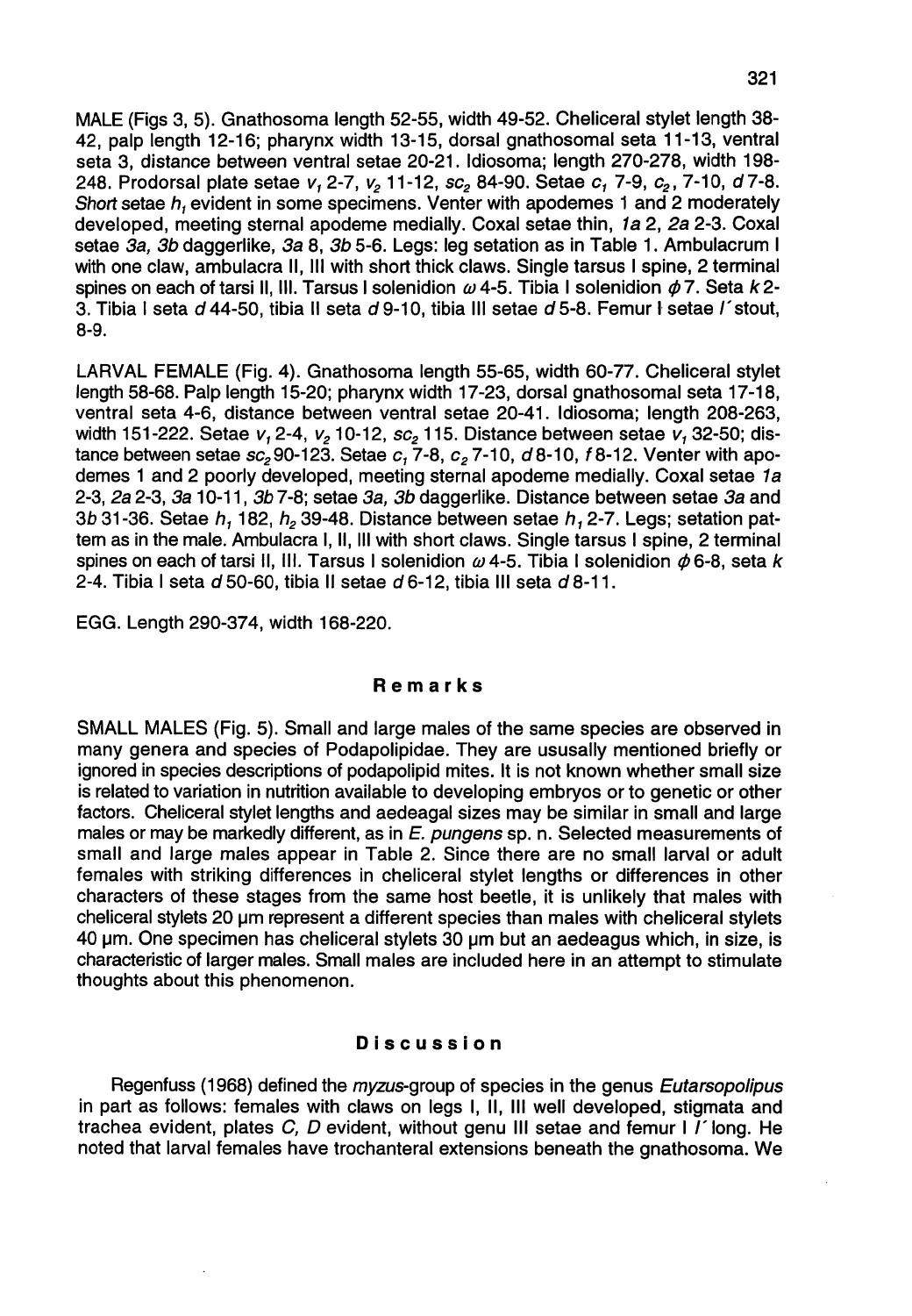

Fig. 5. E. pungens sp. n., comparison of gnathosomas and aedeagi of 4 males: A from Helen, Georgia (A30/1985-446); B - from Athens, Georgia (RWH 32298-5); C and D - from Athens, Georgia (RWH 31598-1 and A30/1985-443, respectively).

did not find this in larval females of  $E$ . pungens sp. n. He describes the aedeagus of  $E$ .  $myzus$  as longer than wide with concave sides.  $E.$  pungens sp. n. has aedeagi longer than wide but sides are nearly parallel. Males and larvae have long femoral I setae I' (6-10) as in the females (18-21). However, ambulacral claws 11, III are small in males and larval females. The following key to the species groups of *Eutarspolipus* is based on adult female characters established by Regenfuss (1968). The *ochoai-group* based on E. ochoai Husband, 1995 is included.

## Key to the species groups of Eutarsopolipus

| - Stigmata and trachea not evident, plates C, D not present  stammeri               |  |
|-------------------------------------------------------------------------------------|--|
| 3. Strong claw on leg I, with genu III seta, femur I seta I' long (15 µm) or longer |  |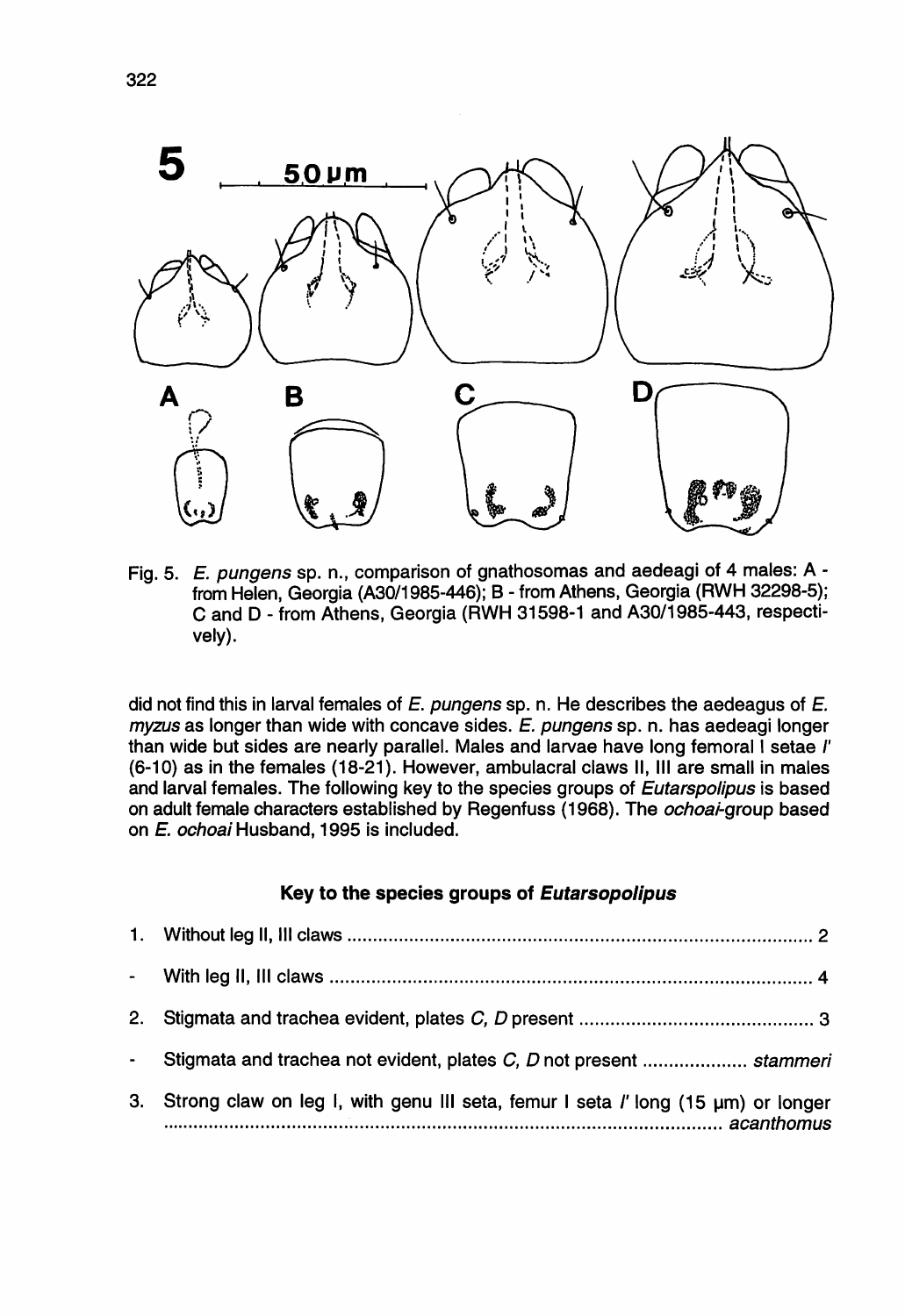|    | - No strong claw on leg I, without genu III seta, femur I seta I' short (1-5 µm)  biunguis |
|----|--------------------------------------------------------------------------------------------|
|    |                                                                                            |
|    |                                                                                            |
|    |                                                                                            |
|    |                                                                                            |
|    |                                                                                            |
|    |                                                                                            |
| 7. |                                                                                            |
|    |                                                                                            |

Included in the myzus-group are: Eutarsopolipus myzus Regenfuss, 1968, E. abdominis Regenfuss, 1968, E. squamorum Regenfuss, 1968, E. thoracis Regenfuss, 1968 and E. poecili Regenfuss, 1968. Eutarsopolipus quebecensis Husband, 1998 and E. pungens sp. n. are in the myzus-group. Regenfuss illustrated male and larval E. myzus but we were unable to find males or larvae in the collection. Regenfuss (1968) stated that male and larval female Eutarsopolipus in the myzus-group are difficult to determine. In the keys to species of the myzus group, we follow Regenfuss in using characteristic shapes of adult females to distinguish species.

## Key to adult females in the myzus-group of Eutarsopolipus

|             | 1. Cheliceral stylets shorter than width of gnathosoma, shorter than 50 um  2     |  |  |  |  |  |  |  |
|-------------|-----------------------------------------------------------------------------------|--|--|--|--|--|--|--|
|             | - Cheliceral stylets longer than width of gnathosoma, longer than 85 um           |  |  |  |  |  |  |  |
|             |                                                                                   |  |  |  |  |  |  |  |
| $\bullet$ . |                                                                                   |  |  |  |  |  |  |  |
|             | 3. Without wrinkled opisthosomal lobes; if lobes, then lobes not equal to size of |  |  |  |  |  |  |  |
|             | - With wrinkled opisthosomal lobes, lobes equal in size to gnathosoma             |  |  |  |  |  |  |  |
|             |                                                                                   |  |  |  |  |  |  |  |
|             |                                                                                   |  |  |  |  |  |  |  |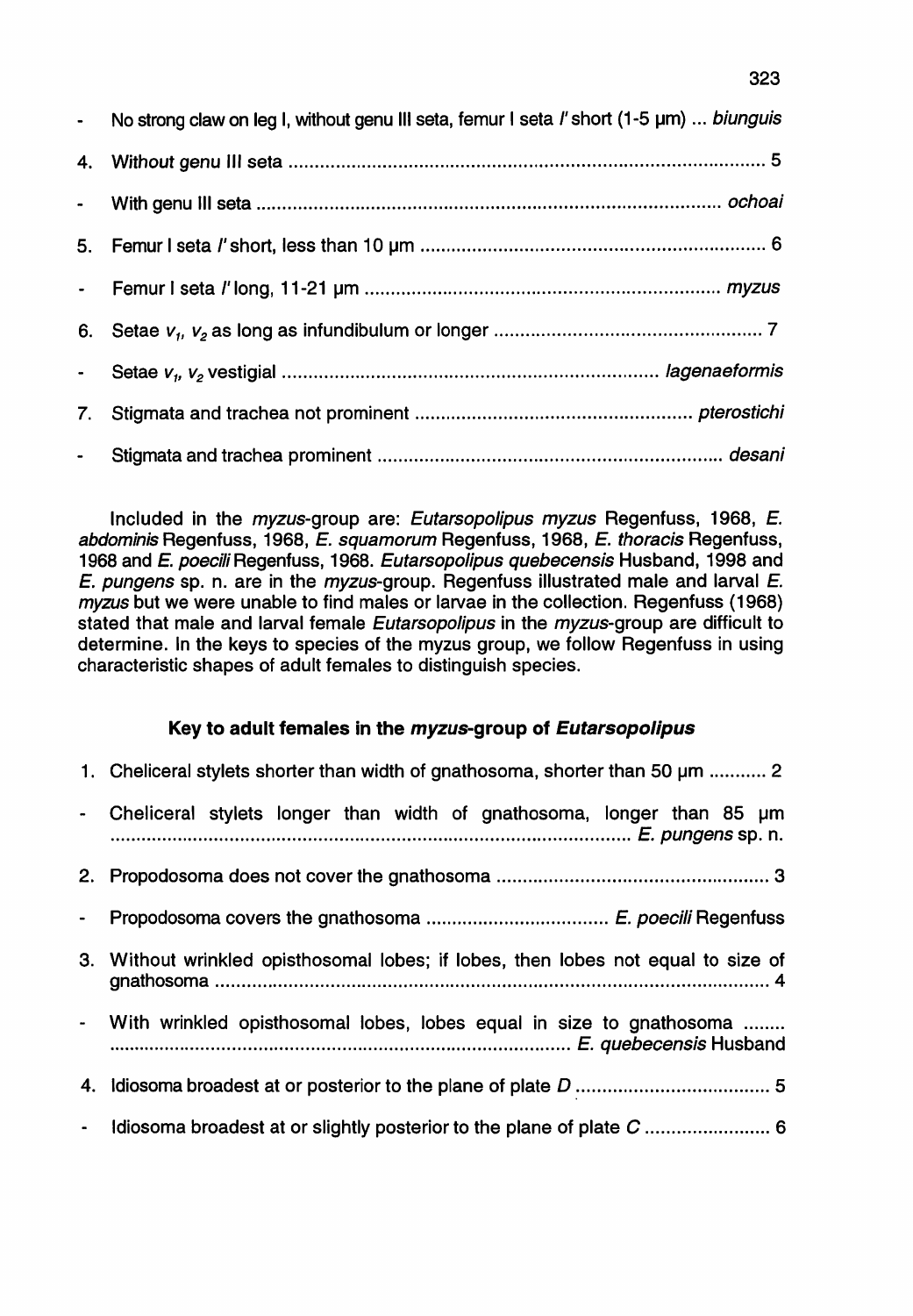|                                       | Leg I      |         |       |     | Leg II |             |           | Leg III |   |             |                 |           |
|---------------------------------------|------------|---------|-------|-----|--------|-------------|-----------|---------|---|-------------|-----------------|-----------|
| <b>Species</b>                        | F          | G       | Ti Ta |     |        |             | F G Ti Ta |         |   |             |                 | F G Ti Ta |
| myzus-group                           |            |         |       |     |        |             |           |         |   |             |                 |           |
| E. myzus                              | $2\quad 0$ |         | 78    |     |        |             | 0 0 4 7   |         |   |             | 0 0 4 6         |           |
| E. quebecensis                        | $2\quad 0$ |         | - 6   | - 9 |        | $0 \t0 \t4$ |           | - 6     |   |             | $0 \t0 \t4 \t5$ |           |
| E. pungens sp. n.                     | $2\quad 0$ |         | 79    |     |        | $0 \t0 \t4$ |           | - 7     | 0 | - 0         | $\overline{4}$  | -6        |
| <i>platysmae-group</i><br>of Dorsipes |            |         |       |     |        |             |           |         |   |             |                 |           |
| D. evarthrusi                         |            | 3 3 7 9 |       |     |        |             | 1246      |         |   | $1 \quad 1$ | 45              |           |

Table 1. Leg setation for femora (F), genua (G), tibiae (Ti), tarsi (Ta) for Eutarsopolipus myzus, E. quebecensis, E. pungens sp. n. and Dorsipes evarthrusi

## Table 2. Selected measurements of small (slides A30/1985-446, RWH32298-5) and large (RWH31598-1, A30/1985-443) male Eutarsopolipus pungens sp. n.

| Character             | A30/1985-446 | RWH32298-5     | RWH31598-1 | A30/1985-443 |
|-----------------------|--------------|----------------|------------|--------------|
| Idiosoma length       | 160          | 168            | 250        | 272          |
| Aedeagus length       | 18           | 26             | 30         | 36           |
| Aedeagus width        | 13           | 22             | 28         | 32           |
| Cheliceral stylet     | 20           | 22             | 30         | 42           |
| Pharynx width         | 7            | 10             | 13         | 15           |
| Setae:                |              |                |            |              |
| Dorsal gnathosomal    | 6            | 5              | 10         | 11           |
| Plate $C$ setae $c_2$ | m            | 3              | 6          | 9            |
| Plate EF, setae f     | m            | 3              | 5          | 8            |
| Femur I /             | 3            | 2              |            | 9            |
| Tibia III v'          | 2            | $\overline{2}$ | 3          | 6            |

324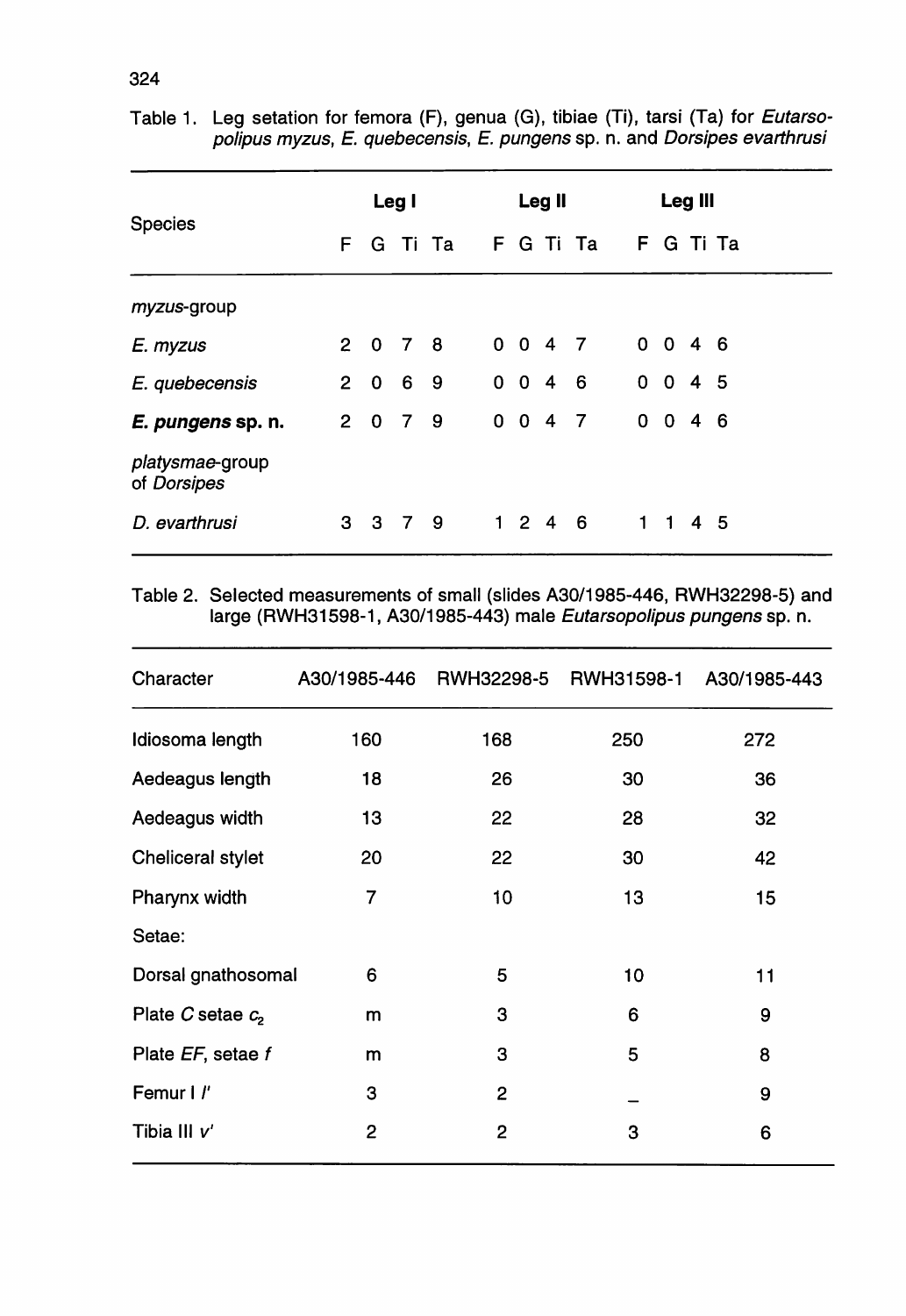5. Idiosoma broadest posterior to legs III E. thoracis Regenfuss Idiosoma broadest anterior to legs III E. squamorum Regenfuss  $\overline{a}$ 6. Caudal to the posterior margin of plate  $D$ , the idiosoma expands laterally ................................................................................................ E. myzus Regenfuss Caudal to the posterior margin of plate *D,* lateral margins of the idiosoma are parallel E. abdominis Regenfuss

Variability in E. pungens sp. n. was noted above in the discussion of small and large males. Another striking observation was the presence of left and right femur III setae v'5 um in length in one otherwise normal male specimen (ZMH A30/1985-444). More than 30 species of Eutarsopolipus have been described. No male, adult or larval female Eutarsopolipus, Ovacarus or Regenpolipus has femur III seta v'. This seta is present in species in the genus Dorsipes, as noted for Dorsipes evarthrusi Husband & Rack, 1991, collected in the same region of Georgia as E. pungens sp. n. This observation emphasizes the need for numerous and careful measurements if variability in the mite family Podapolipidae is to be detected and eventually understood.

#### Acknowledgments

The authors are grateful to Preston Hunter and W. T. Atyeo, Entomology Department, University of Georgia, Athens. Georgia, U.S.A. for making insects available for examination and for permission to describe and retain parasitic mites from carabid beetles.

#### References

Berlese, A., 1913: Acari nuovi. - Redia, 9: 27-87. Firenze.

- Ewing, H. E., 1922: Studies on the taxonomy and biology of tarsonemid mites, together with a note on the transformation of Acarapis (Tarsonemus) woodi Renni (Acarina). - Can. Entomol., 54: 104-113. Ottawa.
- Husband, R.W., 1995: A new species of Eutarsopolipus (Acari: Podapolipidae) from Costa Rican Pasimachus spp. (Coleoptera: Carabidae). - Entomol. Mitt. zool. Hamburg, 11 (151): 157-165. Hamburg.
- Husband, R. W., 1998: Two new species of Eutarsopolipus (Acari: Podapolipidae) from Agonum extensicole and Pterostichus lucublandus (Coleoptera: Carabidae) from Canada, including taxonomic keys of the 13 American species of Podapolipidae from carabid beetles. - Ann. Entomol. Soc. Amer., 91 (3): 279-287. College Park, Md.
- Husband, R. W. and Rack, G., 1991: *Dorsipes evarthrusi* (Acari: Podapolipidae), ectoparasite of Evarthrus americanus (Carabidae) from Georgia, U.S.A. - Entomol. Mitt. zool. Mus. Hamburg, 10 (141/142): 127-135. Hamburg.
- Lindquist, E. E., 1986: The world genera of Tarsonemidae (Acari: Heterostigmata): a morphological, phylogenetic, and systematic revision with reclassification of family group taxa in Heterostigmata. - Mem. Entomol. Soc. Canada, 136: 1-517. Ottawa.